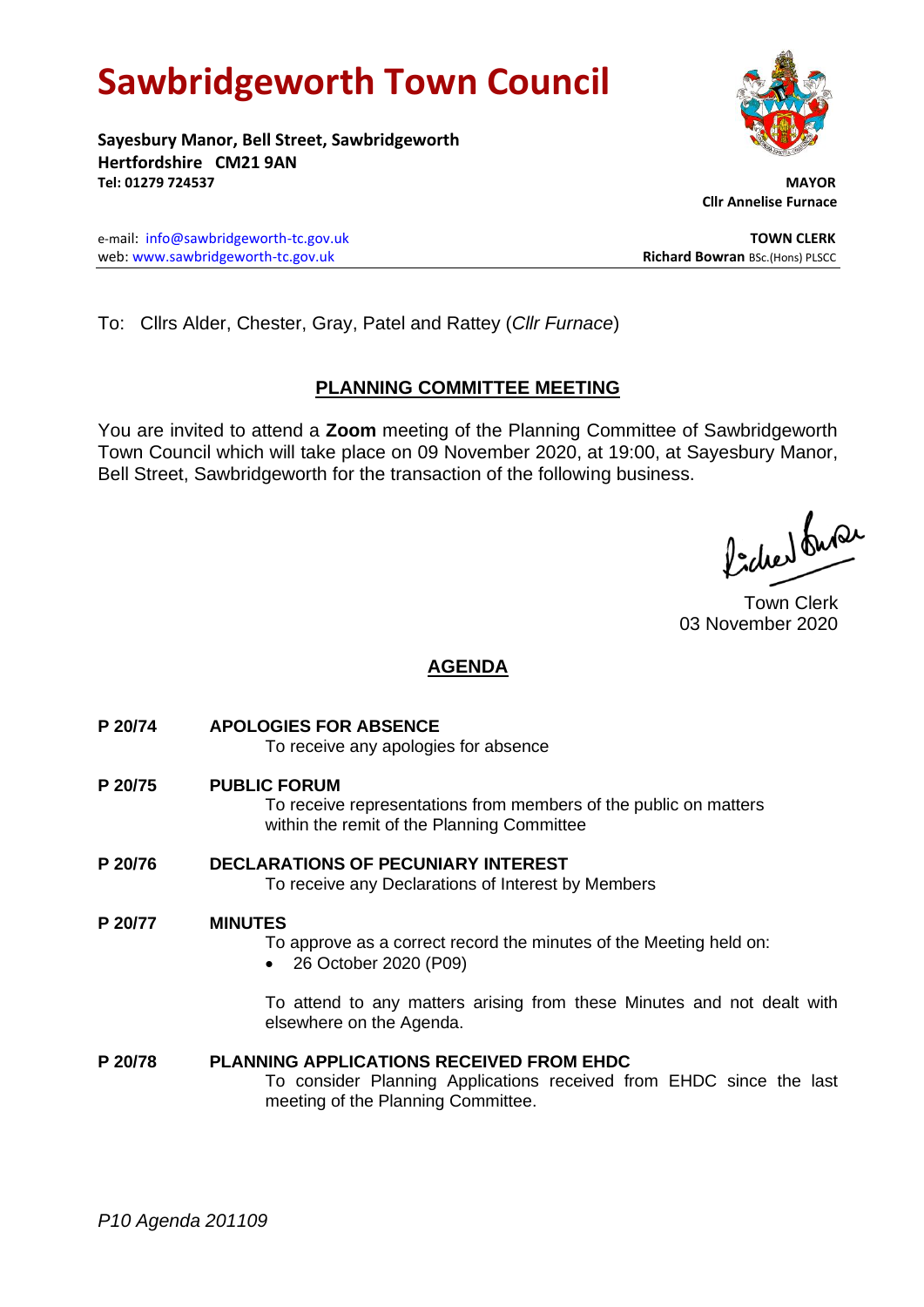#### **3/20/2084/HH Mandevilles, Bonks Hill, CM21 9HS**

Demolition of existing outbuilding [and erection of single storey detached garden room to](https://publicaccess.eastherts.gov.uk/online-applications/applicationDetails.do?activeTab=documents&keyVal=QINTRFGLJ3R00)  [provide gym and home office](https://publicaccess.eastherts.gov.uk/online-applications/applicationDetails.do?activeTab=documents&keyVal=QINTRFGLJ3R00) **Applicant:** Mr & Mrs Conroy

**\_\_\_\_\_\_\_\_\_\_\_\_\_\_\_\_\_\_\_\_\_\_\_\_\_\_\_\_\_\_\_\_\_\_\_\_\_\_\_\_\_\_\_\_\_\_\_\_\_\_\_\_\_\_\_\_\_\_\_\_\_\_\_\_\_\_**

**\_\_\_\_\_\_\_\_\_\_\_\_\_\_\_\_\_\_\_\_\_\_\_\_\_\_\_\_\_\_\_\_\_\_\_\_\_\_\_\_\_\_\_\_\_\_\_\_\_\_\_\_\_\_\_\_\_\_\_\_\_\_\_\_\_\_**

**3/20/2088/HH Sapsed House, 23 The Forebury, CM21 9BD**

[Proposed single storey rear extension](https://publicaccess.eastherts.gov.uk/online-applications/applicationDetails.do?activeTab=documents&keyVal=QIP271GLJ4000) **Applicant:** Mr & Mrs David Ho

## **3/20/2100/PNHH 35 Barnard Road, CM21**

[Single storey rear extension: Depth 6.0 metres, Maximum height 3.3 metres, Eaves](https://publicaccess.eastherts.gov.uk/online-applications/applicationDetails.do?activeTab=documents&keyVal=QIUQRBGL00X00)  [height 3.0 metres. Single storey side extension: Depth 6.0 metres, Maximum height 3.3](https://publicaccess.eastherts.gov.uk/online-applications/applicationDetails.do?activeTab=documents&keyVal=QIUQRBGL00X00)  [metres, Eaves height 3.0 metres](https://publicaccess.eastherts.gov.uk/online-applications/applicationDetails.do?activeTab=documents&keyVal=QIUQRBGL00X00)

**\_\_\_\_\_\_\_\_\_\_\_\_\_\_\_\_\_\_\_\_\_\_\_\_\_\_\_\_\_\_\_\_\_\_\_\_\_\_\_\_\_\_\_\_\_\_\_\_\_\_\_\_\_\_\_\_\_\_\_\_\_\_\_\_\_**

**\_\_\_\_\_\_\_\_\_\_\_\_\_\_\_\_\_\_\_\_\_\_\_\_\_\_\_\_\_\_\_\_\_\_\_\_\_\_\_\_\_\_\_\_\_\_\_\_\_\_\_\_\_\_\_\_\_\_\_\_\_\_\_\_\_\_**

**Applicant: Ozcan Hassan**

## **3/20/2135/HH Chalks Farm, Coney Gree, CM21 0DA**

[Ground floor rear extension with roof lights and replacement of existing front bay windows](https://publicaccess.eastherts.gov.uk/online-applications/applicationDetails.do?activeTab=documents&keyVal=QJ0K1NGLJ7C00)  [with french doors](https://publicaccess.eastherts.gov.uk/online-applications/applicationDetails.do?activeTab=documents&keyVal=QJ0K1NGLJ7C00)

**\_\_\_\_\_\_\_\_\_\_\_\_\_\_\_\_\_\_\_\_\_\_\_\_\_\_\_\_\_\_\_\_\_\_\_\_\_\_\_\_\_\_\_\_\_\_\_\_\_\_\_\_\_\_\_\_\_\_\_\_\_\_\_\_\_**

Applicant: Mr & Mrs Ellis

## **P 20/79 LATE PLANNING APPLICATIONS**

To deal with Planning Applications received from EHDC following the Publication of this Agenda and received before 06 November 2020

# **P 20/80 PLANNING DECISIONS MADE BY EHDC**

To receive Planning Decisions from EHDC.

#### **3/20/1505/HH 5 Applegate, CM21 0DR**

Erection of wooden car port to front of property **Applicant:** Mr Peter Hehir *STC Comment:* No objection.

*EHDC Decision:* Refused. "The proposed carport, by reason of its siting and design, would be out of keeping with and harmful to the character and appearance of the site and the street scene. The proposal would thereby be contrary to Policies DES4 and HOU11 of the East Herts District Plan 2018"

**\_\_\_\_\_\_\_\_\_\_\_\_\_\_\_\_\_\_\_\_\_\_\_\_\_\_\_\_\_\_\_\_\_\_\_\_\_\_\_\_\_\_\_\_\_\_\_\_\_\_\_\_\_\_\_\_\_\_\_\_\_\_\_\_\_\_\_\_\_\_\_\_**

**\_\_\_\_\_\_\_\_\_\_\_\_\_\_\_\_\_\_\_\_\_\_\_\_\_\_\_\_\_\_\_\_\_\_\_\_\_\_\_\_\_\_\_\_\_\_\_\_\_\_\_\_\_\_\_\_\_\_\_\_\_\_\_\_\_\_\_\_\_\_\_\_**

**\_\_\_\_\_\_\_\_\_\_\_\_\_\_\_\_\_\_\_\_\_\_\_\_\_\_\_\_\_\_\_\_\_\_\_\_\_\_\_\_\_\_\_\_\_\_\_\_\_\_\_\_\_\_\_\_\_\_\_\_\_\_\_\_\_\_\_\_\_\_\_\_**

#### **3/20/1589/ADV Dorringtons Ltd, Station Road, CM21 9JY**

1 non-illuminated fascia sign on pin spacers and 1 non illuminated projecting sign **Applicant:** Dorringtons Ltd *STC Comment:* No objection *EHDC Decision:* Permission/Consent Unnecessary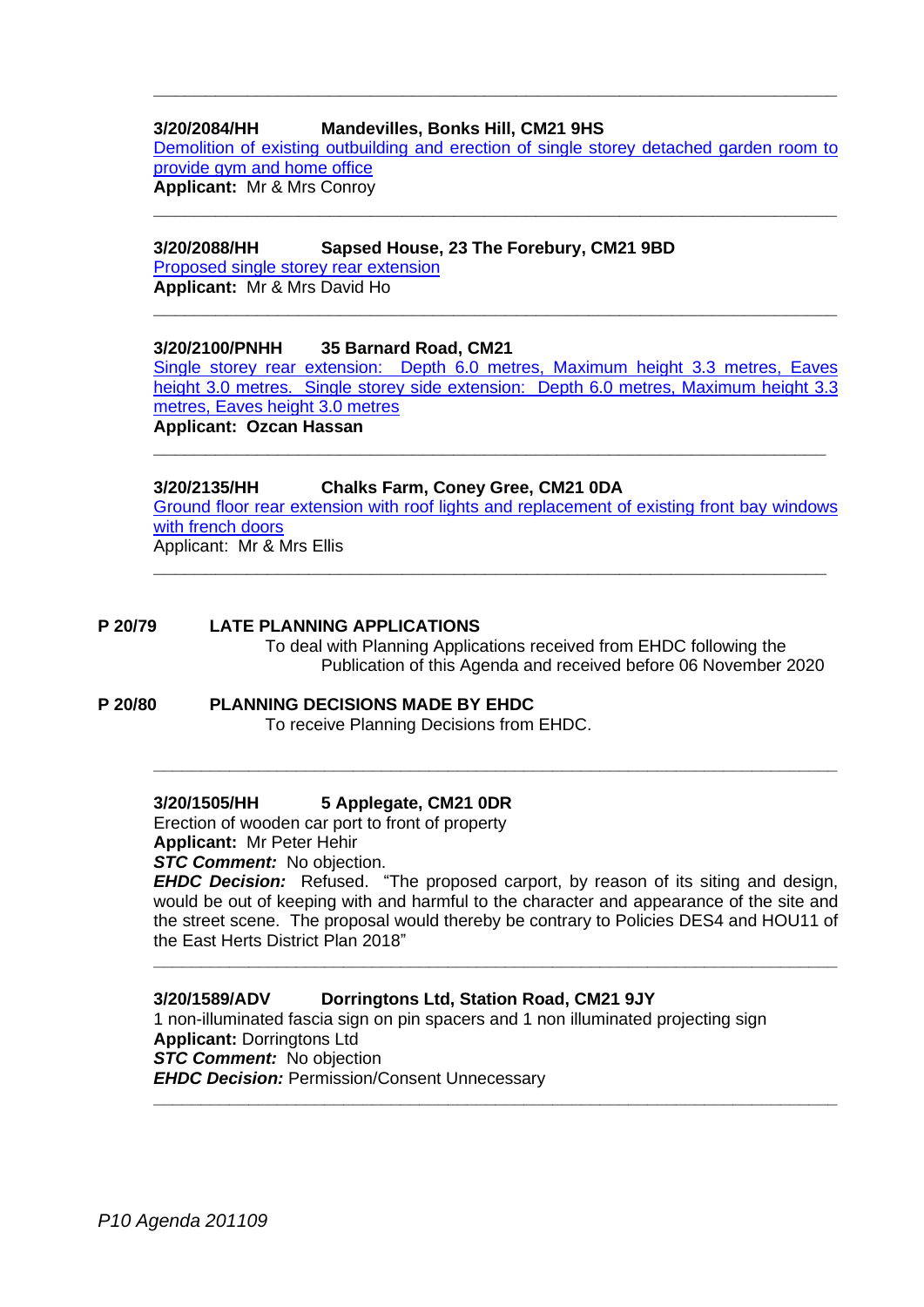# **3/20/1656/HH 43 Sayesbury Road, CM21 0EB**

Single storey front extension **Applicant:** Mr Laurence Pateman *STC Comment:* No objection *EHDC Decision:* Application withdrawn by applicant/agent

#### **3/20/1662/HH 4 Pishiobury Mews, CM21 0AP**

Single storey rear extension with alterations to canopy roof **Applicant:** Dr Cyrus Fernandes *STC Comment:* No objection *EHDC Decision:* Granted

#### **3/20/1674/HH Inglis, Spellbrook Lane West, CM23 4AY**

Demolition of existing double garage. Erection of a single storey side/front extension with an extended hipped roof, a front porch and a new replacement outbuilding for a single garage and games room at ground floor and office at first floor with dormers to the front and rear elevation

**\_\_\_\_\_\_\_\_\_\_\_\_\_\_\_\_\_\_\_\_\_\_\_\_\_\_\_\_\_\_\_\_\_\_\_\_\_\_\_\_\_\_\_\_\_\_\_\_\_\_\_\_\_\_\_\_\_\_\_\_\_\_\_\_\_\_\_\_\_\_\_\_**

**\_\_\_\_\_\_\_\_\_\_\_\_\_\_\_\_\_\_\_\_\_\_\_\_\_\_\_\_\_\_\_\_\_\_\_\_\_\_\_\_\_\_\_\_\_\_\_\_\_\_\_\_\_\_\_\_\_\_\_\_\_\_\_\_\_\_\_\_\_\_\_\_**

**\_\_\_\_\_\_\_\_\_\_\_\_\_\_\_\_\_\_\_\_\_\_\_\_\_\_\_\_\_\_\_\_\_\_\_\_\_\_\_\_\_\_\_\_\_\_\_\_\_\_\_\_\_\_\_\_\_\_\_\_\_\_\_\_\_\_\_\_\_\_\_\_**

**Applicant:** Smithsplans

#### *STC Comment:* No objection

*EHDC Decision:* Refused. "The proposed development would constitute an extension or alterations, together with previous additions, that would result in disproportionate additions over and above the size of the original building. Therefore, the proposal equates to inappropriate development in the Green Belt. There would be other harm due to the loss of the openness of the Green Belt. Other considerations would not clearly outweigh the harm by reason of inappropriateness and loss of openness. Consequently, the very special circumstances required to approve inappropriate development in the Green Belt do not exist. The proposed development would be contrary to Policy GBR1 of the East Herts District Plan (2018) and Section 13 of the National Planning Policy Framework (2019)." & " The proposed outbuilding, by reason of its inappropriate size, scale and design, would add considerable bulk and mass to the site that would fail to appear subservient in scale and would fail to achieve a high standard of design to respond to the context of the site, or to reflect local distinctiveness. The development would therefore be harmful to the character and appearance of the site and the surrounding area. The proposal would thereby be contrary to Policies DES4 and HOU11 of the East Herts District Plan 2018 and the National Planning Policy Framework."

#### **3/20/1688/HH 117 West Road, CM21 0BW**

Demolition of conservatory. Erection of a two storey rear extension and external alterations

**\_\_\_\_\_\_\_\_\_\_\_\_\_\_\_\_\_\_\_\_\_\_\_\_\_\_\_\_\_\_\_\_\_\_\_\_\_\_\_\_\_\_\_\_\_\_\_\_\_\_\_\_\_\_\_\_\_\_\_\_\_\_\_\_\_\_\_\_\_\_\_\_**

**\_\_\_\_\_\_\_\_\_\_\_\_\_\_\_\_\_\_\_\_\_\_\_\_\_\_\_\_\_\_\_\_\_\_\_\_\_\_\_\_\_\_\_\_\_\_\_\_\_\_\_\_\_\_\_\_\_\_\_\_\_\_\_\_\_\_\_\_\_\_\_\_**

**Applicant:** Mr & Mrs Taylor **STC Comment:** No objection *EHDC Decision:* Granted